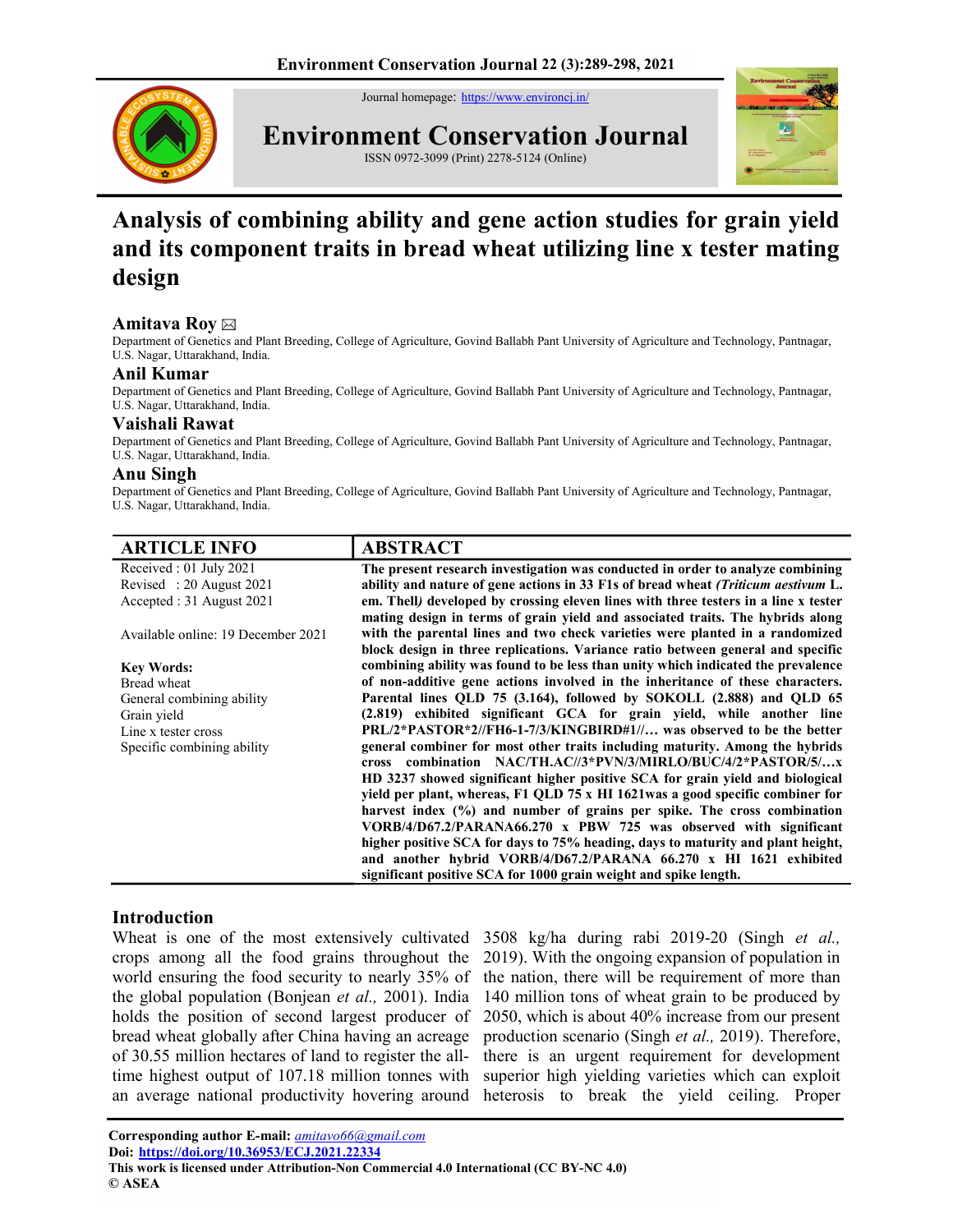identification of superior parents is an essential prerequisite for the development of superior high yielding varieties (Prasad, 2014). Therefore, for initiating any successful breeding programme requires the breeder to be aware of the nature of gene action and genetic system controlling the inheritance of those desired characters (Ismail, 2015). Combining ability analysis is frequently used by the breeders for evaluation of different lines in terms of their genetic value and their suitability for utilization as parents in a hybridization programme (Tabassum et al., 2017). It also assists in characterization of gene actions involved in the inheritance of various complex quantitative traits including grain yield. The knowledge of general combing ability provides the guidance to the breeder for the identification of superior performing parents which will perform better than the rest of population while utilized in a hybridization programme, whereas, measure of specific combining ability enables a breeder to select higher yielding crosses for exploitation of heterosis and non-additive portion of genetic variance.

Keeping all the previously mentioned aspects into consideration our present research experiment was aimed at investigating the general and specific combining ability variances and effects and to study the nature and magnitude of gene actions involved for yield and yield attributing characters. The analysis has been carried out as per Kempthorne (1957). Combining ability analysis in wheat has been performed earlier by Thakre et al. (1996), Kalhoro et al. (2015), Jatav et al. (2017) and Younas et al. (2020).

#### Material and Methods

Our present research experiment was conducted at Norman E. Borlaug Crop Research Centre, G.B. Pant University of Agriculture and Technology, Pantnagar (29°N, 79.3° E and 243.84 m above mean sea level) during rabi season of 2018-19 and 2019-20. Eleven genotypes of wheat were used as lines for hybridization with three male testers to produce 33 F1s during rabi season of 2018-19 (Table 1). These 33 F1s along with their parents and two standard checks viz., UP 2855 and HD 2967 were then evaluated during rabi season of 2019-20. The experiment was laid out in a randomized complete block design with three

replications. Each plot within a replication consisted of two rows. Each row was one meter in length and the plants were spaced at 20 cm between row to row and 10 cm between plant to plant. Recommended cultural practices were provided accordingly to the plants. Observations were recorded on thirteen characters viz., days to 75% heading, days to maturity, number of productive tillers per plant, plant height, peduncle length, spike length, number of spikelets per spike, number of grains per spike, grain weight per spike, 1000 grain weight, biological yield per plant, grain yield per plant and harvest index (%).

#### Statistical Analysis

Combining ability analysis in line x tester design was carried out as per the method proposed by Kempthorne (1957), which was later modified by Arunachalam (1974). Significance of combining ability is tested in terms of 't' test as proposed by Fisher and Yates in 1938. Covariance between full sibs and covariance between half sibs were calculated from the expectations of mean squares as follows,

Cov. H. S.(*line*) = 
$$
\frac{M_1 - M_{lt}}{rt}
$$
  
\nCov. H. S.(*testers*) =  $\frac{M_t - M_{lt}}{lt}$   
\nCov. H. S.(*average*) =  $\frac{1}{r(2lt-1)}$   $\left[ \frac{(1-1)(M_1) + (t-1)(M_t)}{1+t-2} - M_{lt} \right]$   
\nCov. (F.S.) =  $\left[ \frac{(M_1 - M_e) + (M_t - M_e)}{3r} \right] + \left[ \frac{6rCov. H.S. - r(1+t)Cov. H.S}{3r} \right]$ 

Where,

 $M<sub>l</sub>$  = MS line (female)  $M_t$  = MS tester (male)  $M_{1t}$  = MS due to line x tester  $M_e$  = error mean sum of square Var. gca = Cov. H. S  $\frac{(1+F)}{4}$  $\left[\frac{(\text{Tr})}{4}\right]$  Var. A Therefore,

Var. A. =Cov. H.S; if 
$$
F = 0
$$
  
Var. A. = 2Cov. H.S; if  $F = 1$ 

Var. D. = Var. sca; if 
$$
F = 1
$$

Combining ability analysis is carried out utilizing 'INDOSTAT' statistical software developed at INDOSTAT Services, Hyderabad (http://indostat.software.informer.com/). ANOVA was also carried out utilizing the same software.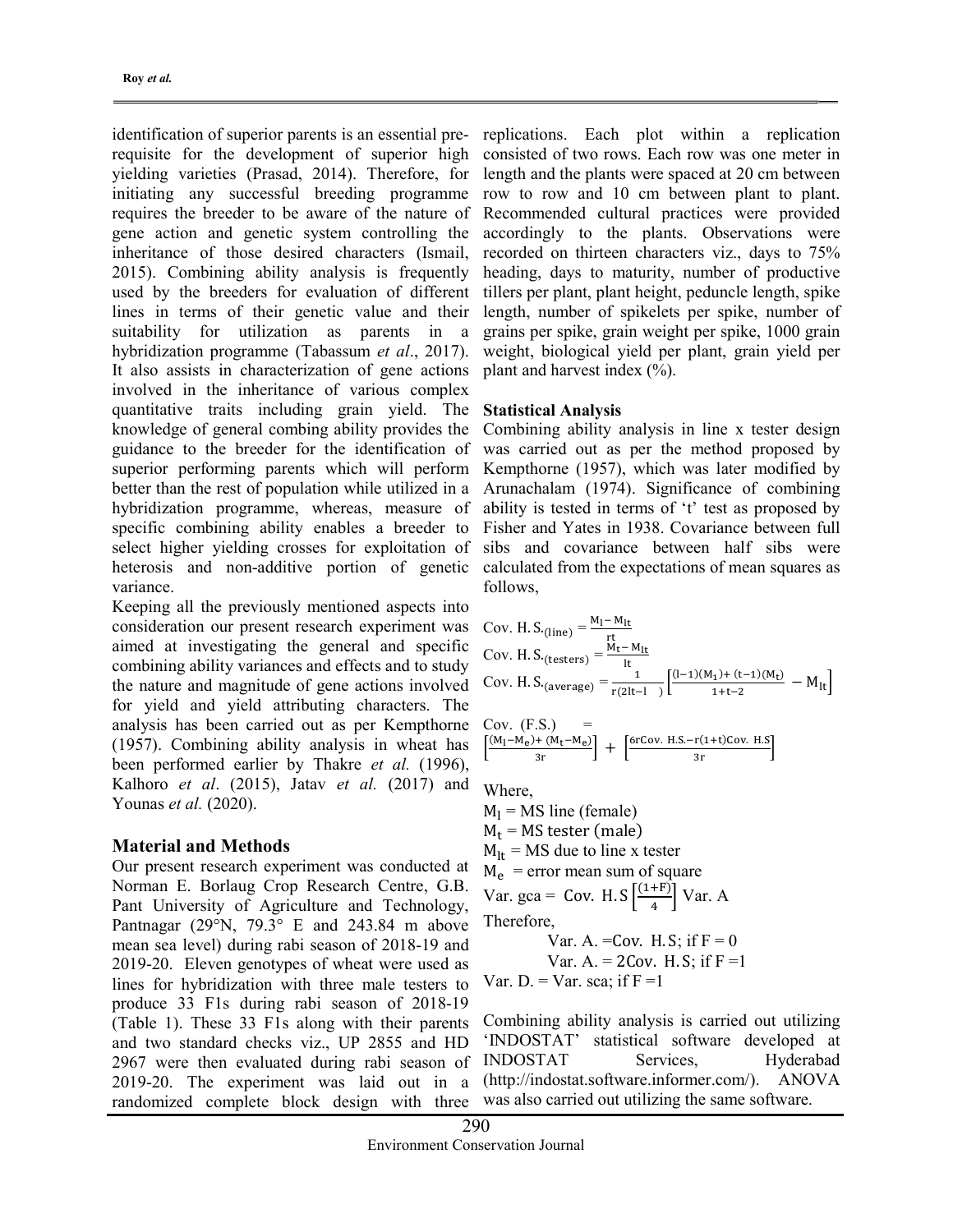|       |  |  | Table 1: Lines, Testers and Checks utilized for the |  |
|-------|--|--|-----------------------------------------------------|--|
| study |  |  |                                                     |  |

| <b>SN</b> | <b>Lines</b>               | <b>Testers</b> | <b>Checks</b> |
|-----------|----------------------------|----------------|---------------|
| 1.        | OBP 12-11                  | HD             | UP            |
|           |                            | 3237           | 2855          |
| 2.        | SOKOLL                     | <b>PBW</b>     | HD            |
|           |                            | 725            | 2967          |
| 3.        | WH 1182                    | HI 1621        |               |
| 4.        | OLD 75                     |                |               |
| 5.        | PRI/2*PASTOR*2//FH6-1-     |                |               |
|           | $7/3$ /KINGBIRD#1//        |                |               |
| 6.        | OLD <sub>65</sub>          |                |               |
| 7.        | NW 6036                    |                |               |
| 8.        | K 1402                     |                |               |
| 9.        | VORB/4/D67.2/PARANA 66.270 |                |               |
| 10        | HPBW 01                    |                |               |
| 11.       | NAC/TH.AC//3*PVN/3/MIRLO/  |                |               |
|           | $BUC/4/2*PASTOR/5/$        |                |               |

## Results and Discussion

## Components of variance for combining ability

Analysis of variance is carried out for all the thirteen characters at 5% significance level. ANOVA was carried out using 'INDOSTAT' statistical software and results are tabulated in table 2. Analysis of variance revealed that mean sum of squares due to lines was significant for days to 75% maturity while mean sum of squares due to testers was found significant for number of spikes per plant. The mean sum of squares due to line x testers were significant for days to 75% heading, days to maturity, number of tillers per plant, spike length, biological yield per plant, number of grains per spike, 1000 grain weight, grain yield per plant, grain weight per spike and harvest index.

Analysis for genetic components of variance displayed that variance ratio between general and specific combining ability was estimated to be less than unity for all the traits under investigation except for number of spikelets per spike. This was an indicative of prevalence of nonadditive gene action involved in the inheritance of these traits, while only one trait number of spikelets per spike was governed by additive gene action Further, the dominance ratio was revealed to be less than one for the traits days to 75% heading and number of spikelets per spike indicating these traits to be governed by partial dominance, whereas, traits like number of tillers per plant, days to maturity and spike length were having dominance ratio of one and, therefore, these traits seemed to be governed by dominance. Inheritance of rest of the traits were

observed to be under the control of over dominance. The similar results were observed in the earlier experimental findings of Jatav et al. (2017), Sarwar (2016) and Saeed et al. (2016).

## Combining ability effects

## Days to 75% heading

GCA effects for the trait days to 75% heading varied between -2.990 to 2.677. Out of fourteen parental lines six lines showed significant amount of GCA effects. PRL/2\*PASTOR\*2//FH6-1-7/3/ KINGBIRD#1//… (-2.990) followed by K 1402 (- 2.101) were observed to possess highly significant negative GCA effects for the trait.

SCA effects for days to 75% heading were observed varying from -2.929 to 2.525. Three, out of thirty three combinations possessed significant SCA effects. Hybrid VORB/4/ D67.2/PARANA66.270 x PBW 725 (-2.929) followed by HPBW 01 x HI 1621(-2.152) showed significant negative SCA effects for the trait.

## Days to maturity

 GCA effects for days to maturity were observed in a range from -2.455 to 2.101. Parental lines PRL/2\*PASTOR\*2//FH6-1-7/3/KINGBIRD#1//…

(-2.455) followed by QBP 12-11 (-2.101) had high significant negative GCA effects for the trait.

For days to maturity SCA effects ranged from - 4.404 to 3.717. Three cross combinations expressed significant SCA effects for the trait. The cross combination VORB/4/ D67.2/PARANA66.270 x PBW 725 (-4.404) was observed with highest significant negative SCA effects.

## Number of tillers per plant

In terms of number of tillers per plant GCA effects ranged between -2.212 to 2.876. GCA effect values were observed significant for six parents out of fourteen. Parental line QLD 65 (2.876) followed by QBP 12-11 (1.438) were observed to have high significant positive GCA effects.

SCA effects were observed from -3.368 to 3.009 for number of productive tillers per plant. Six cross combinations exhibited significant SCA effects for the trait. Hybrids HPBW 01 x HI 1621 (3.009) followed by NW 6036 x HD 3237 (2.834) and QLD 75 x PBW 725 (1.979) exhibited significant positive SCA effects.

#### Plant height (cm)

Range of GCA effects for plant height was observed from-4.046 to 3.345. QBP 12-11 (-4.046)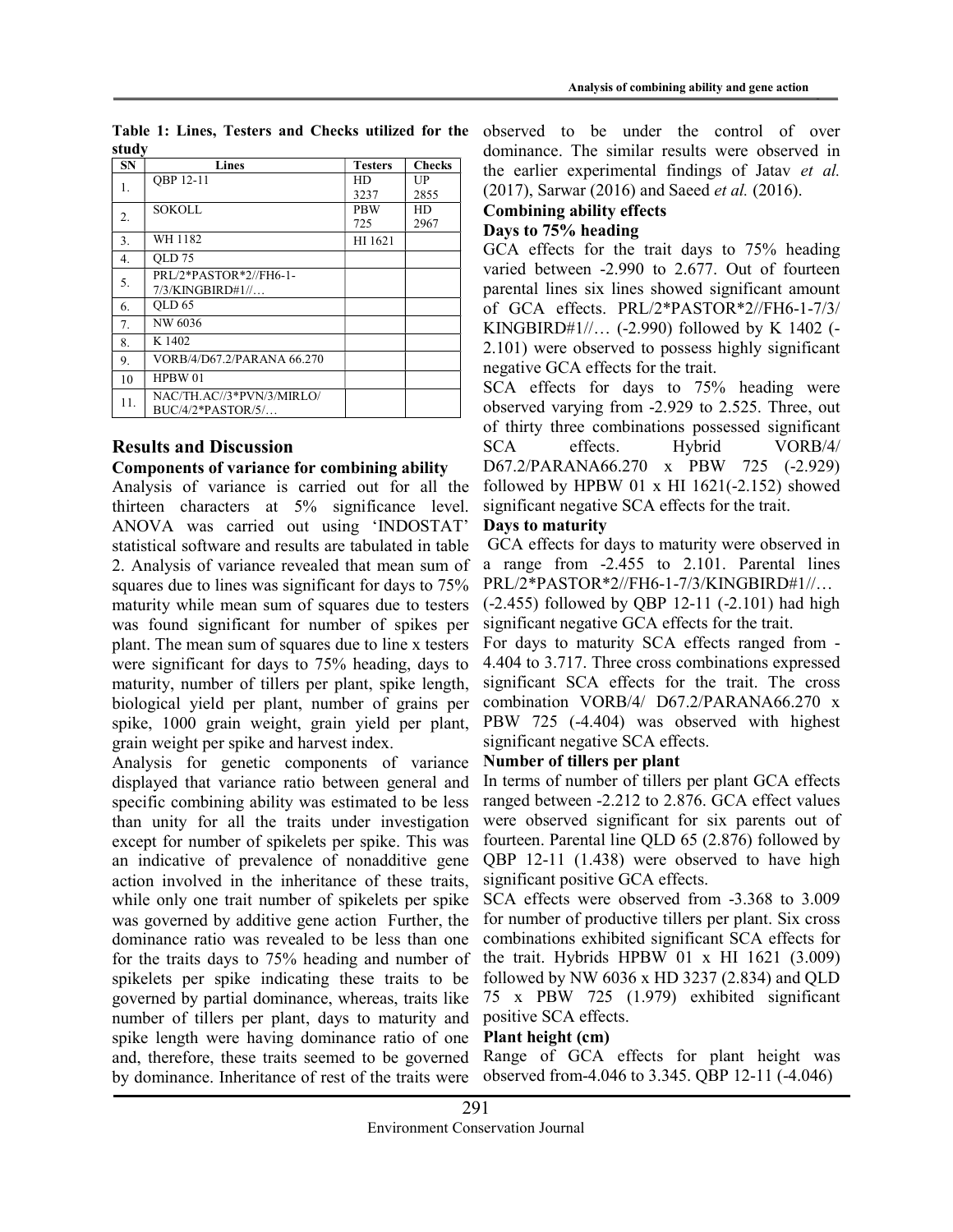| of<br>Source | d. | D75H       | DM         | <b>NTPP</b> | PН        | PL      | SL        | <b>NSPS</b> | <b>NGPS</b> |
|--------------|----|------------|------------|-------------|-----------|---------|-----------|-------------|-------------|
| variation    | f. |            |            |             |           |         |           |             |             |
| Replication  | 2  | $17.707**$ | 21.586*    | 18.338**    | 180.908** | 18.932* | $1.234*$  | $11.235**$  | 53.287**    |
| Crosses      | 32 | $12.968**$ | $16.698**$ | $14.523**$  | 30.526    | 9.083   | $0.773**$ | $1.745**$   | $102.852**$ |
| Line         | 10 | 28.321**   | 21.277     | 17.796      | 42.51     | 12.381  | 1.043     | 1.951       | 147.982     |
| Tester       | 2  | 6.495      | 32.131     | 35.34       | 6.545     | 8.833   | 1.357     | $6.956**$   | 60.801      |
| Line x       | 20 | $5.939*$   | $12.865**$ | $10.805**$  | 26.932    | 7.459   | $0.580*$  | 1.121       | 84.492**    |
| Tester       |    |            |            |             |           |         |           |             |             |
| Error        | 64 | 3.009      | 4.825      | 2.162       | 21.303    | 5.877   | 0.291     | 0.837       | 8.867       |
| Total        | 98 | 6.561      | 9.044      | 6.528       | 27.572    | 7.19    | 0.467     | 1.346       | 40.463      |

Table 2: Analysis of variance for combining ability for different characters

| <b>Source of variation</b> | d. f. | <b>GWPS</b> | GW       | <b>BYPP</b> | <b>GYPP</b> | HI         |
|----------------------------|-------|-------------|----------|-------------|-------------|------------|
| Replication                | ◠     | 0.001       | 1.757    | 300.949**   | 73.614**    | 6.074      |
| Crosses                    | 32    | $0.168**$   | 24.692** | 381.425**   | $85.311**$  | $12.551**$ |
| Line                       | 10    | 0.274       | 25.914   | 384.902     | 73.583      | 8.128      |
| Tester                     |       | 0.109       | 5.953    | 527.856     | 128.513     | 12.124     |
| Line x Tester              | 20    | $0.121**$   | 25.955** | $365.043**$ | 86.855**    | $14.806**$ |
| Error                      | 64    | 0.007       | 0.807    | 48.888      | 7.814       | 2.375      |
| Total                      | 98    | 0.059       | 8.626    | 162.616     | 34.462      | 5.773      |

was observed with significant high negative GCA positive GCA effects. effects for the trait. Parental line NAC/TH.AC//3\*PVN/3/MIRLO/BUC/4/2\*PASTO R/5/… (3.226) possessed significant higher positive GCA for the trait.

 SCA effects for plant height varied from -4.255 to 6.694. Significant positive SCA effects were observed in the cross VORB/4/D67.2/PARANA66.270 x HI 1621 (6.694). None of the cross exhibited significant negative SCA effects for the trait.

## Peduncle length (cm)

In terms of peduncle length the GCA effect values ranged from -1.625 to 1.810. Significant negative GCA effects were observed in the line QLD 75 (- 1.625), whereas, the parental line PRL/2\*PASTOR\*2/FH6-1-7/3/KINGBIRD#1//…

(1.810) was observed with highest significant positive GCA for the trait.

 SCA effects for peduncle length varied from - 2.089 to 3.260 among the crosses. Out of thirty three F1s, only one cross combination VORB/4/D67.2/PARANA66.270 x HI 1621 (3.260) exhibited significant positive SCA effect.

# Spike length (cm)

GCA effects for spike length varied from -0.457 to 0.557. Parental lines NAC/TH.AC//3\*PVN/3/MIRLO/BUC/4/2\*PASTO R/5/… (0.557) and PRL/2\*PASTOR\*2// FH6-1- 7/3/KINGBIRD#1//… (0.482) exhibited significant

 SCA effects among the crosses ranged from -0.889 to 0.618. None of the hybrids exhibited significant positive SCA effects for the trait.

## Number of spikelets per spike

 GCA effects for the trait number of spikelets per spike ranged from -0.895 to 0.366. None of the lines had significant positive GCA for the trait. Among the testers HD 3237 (0.366) exhibited positive GCA effects.

SCA effects for number of spikelets per spike ranged from -1.068 to 1.229. Hybrid HPBW 01 x PBW 725 (1.229) exhibited significant positive SCA effects for the trait.

# Number of grains per spike

The values of GCA effects in terms of number of grains per spike varied from -4.777 to 7.396. HPBW 01 (7.396), followed by NW 6036 (5.919) showed high significant positive GCA effects for the trait.

 SCA effects for number grains per spike were varying from -7.003 to 8.289. Among thirty three hybrids seventeen showed significant SCA effects for the trait. The cross combinations QLD 75 x HI 1621(8.289) followed by NW 6036 X HI 1621 (7.034) exhibited high significant positive estimates of SCA effects.

# Grain weight per spike (g)

GCA effects for the trait grain weight per spike ranged from -0.165 to 0.325. Among the parental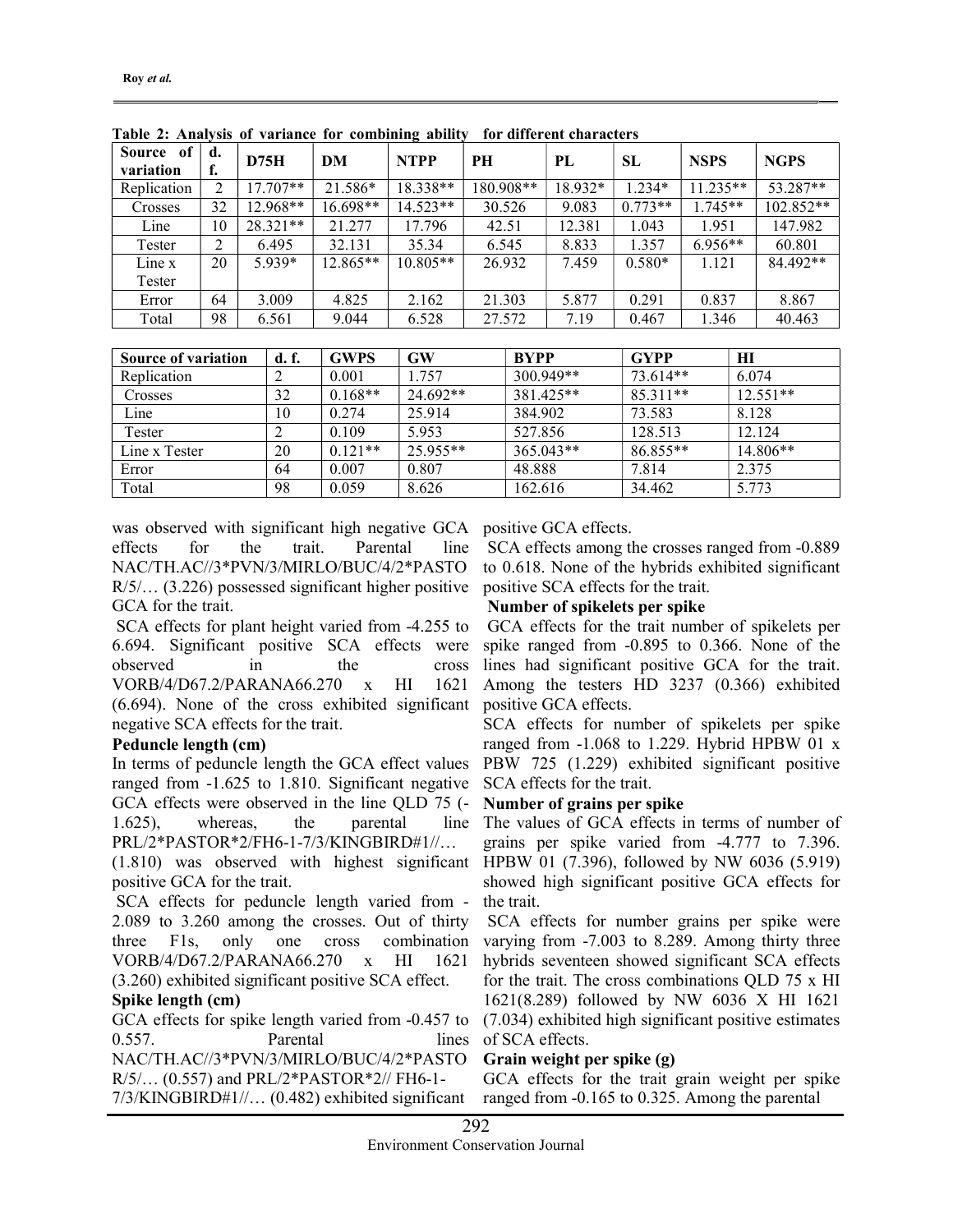|  | Table 3. GCA effects of the parents for different characters |  |  |  |  |
|--|--------------------------------------------------------------|--|--|--|--|
|--|--------------------------------------------------------------|--|--|--|--|

| <b>Parents</b>                                 | D75H        | <b>DM</b>   | <b>NTPP</b> | <b>PH</b>   | PL        |             | <b>SL</b> | <b>NSPS</b> |
|------------------------------------------------|-------------|-------------|-------------|-------------|-----------|-------------|-----------|-------------|
| 1.0BP 12-11                                    | $-1.990**$  | $-2.121**$  | $1.438**$   | $-4.046**$  | $-1.067$  |             | $-0.261$  | $-0.895**$  |
| 2.SOKOLL                                       | 0.566       | 0.545       | $-0.029$    | $-0.054$    | $-0.517$  |             | 0.263     | $-0.463$    |
| 3.WH 1182                                      | $2.677**$   | $1.879*$    | 0.476       | 0.056       | $-1.419$  |             | $-0.052$  | 0.464       |
| 4.OLD 75                                       | $2.010**$   | 1.545       | 0.788       | $-2.586$    | $-1.625*$ |             | $-0.24$   | 0.328       |
| 5.PRL/2*PASTOR*2/FH6-1-7/3/KINGBIRD#1//        | $-2.990**$  | $-2.455**$  | $-0.657$    | $-0.48$     | 1.810*    |             | $0.482**$ | 0.07        |
| 6. OLD 65                                      | 0.677       | $-0.232$    | $2.876**$   | 0.26        | $-0.395$  |             | $-0.424*$ | 0.456       |
| 7.NW 6036                                      | $1.455*$    | $2.101**$   | $-0.668$    | 0.585       | $-0.324$  |             | $-0.457*$ | 0.371       |
| 8. K 1402                                      | $-2.101**$  | $-1.343$    | 0.135       | $-1.122$    | 1.407     |             | $-0.063$  | $-0.294$    |
| 9. VORB/4/D67.2/PARANA 66.270                  | $-0.101$    | $-0.566$    | $-2.212**$  | $3.345*$    | 1.374     |             | 0.159     | 0.255       |
| 10. HPBW 01                                    | $-0.212$    | 0.101       | $-0.579$    | 0.817       | 0.429     |             | 0.037     | 0.231       |
| 11.NAC/TH.AC//3*PVN/3/MIRLO/BUC/4/2*PASTOR/5/  | 0.01        | 0.545       | $-1.568**$  | $3.226*$    | 0.327     |             | $0.557**$ | $-0.524$    |
| SE of gi                                       | 0.5732      | 0.7855      | 0.5414      | 1.4166      | 0.7678    |             | 0.1786    | 0.3057      |
| SE of gi-gj                                    | 0.8106      | 1.1109      | 0.7656      | 2.0033      | 1.0859    |             | 0.2525    | 0.4323      |
| 12.HD 3237                                     | 0.475       | $0.949*$    | $\theta$    | 0.257       | 0.54      |             | 0.156     | $0.366*$    |
| 13.PBW 725                                     | $-0.404$    | 0.071       | $-1.035**$  | $-0.514$    | $-0.048$  |             | $-0.229*$ | $-0.515**$  |
| 14.HI 1621                                     | $-0.071$    | $-1.020*$   | $1.035**$   | 0.257       | $-0.492$  |             | 0.073     | 0.149       |
| SE of gi                                       | 0.2993      | 0.4102      | 0.2827      | 0.7398      | 0.401     |             | 0.0933    | 0.1596      |
| $\overline{\text{SE}}$ of gi – gj              | 0.4233      | 0.5801      | 0.3998      | 1.0462      | 0.5671    |             | 0.1319    | 0.2258      |
| Table 3. contd<br><b>Parents</b>               | <b>NGPS</b> | <b>GWPS</b> | GW          | <b>BYPP</b> |           | <b>GYPP</b> |           | H I         |
| 1. OBP 12-11                                   | $-4.777**$  | $-0.165**$  | $-0.459$    | $6.075*$    |           | $2.730*$    |           | 0.694       |
| 2. SOKOLL                                      | $-0.627$    | $-0.142**$  | $1.655**$   | 3.675       |           | 2.888**     |           | $1.392**$   |
| 3. WH 1182                                     | $-0.648$    | 0.048       | $-2.029**$  | $-0.925$    |           | 0.817       |           | 0.484       |
| 4. OLD 75                                      | $-3.121**$  | $0.325**$   | $1.839**$   | $7.325*$    |           | $3.164**$   |           | $1.352**$   |
| 5. PRL/2*PASTOR*2/FH6-1-7/3/KINGBIRD#1//       | $-0.522$    | $-0.142**$  | $-1.657**$  | $-0.708$    |           | $-0.553$    |           | $-0.354$    |
| 6. QLD 65                                      | $-0.952$    | $-0.210**$  | $1.593**$   | $11.164**$  |           | $2.819**$   |           | $-0.652$    |
| 7. NW 6036                                     | $5.919**$   | $-0.102**$  | $-0.436$    | $-2.64$     |           | $-0.288$    |           | 0.613       |
| 8. K 1402                                      | $-2.018*$   | $0.151**$   | $-1.862**$  | $-0.622$    |           | $-0.216$    |           | $-0.355$    |
| 9. VORB/4/D67.2/PARANA 66.270                  | $-4.558**$  | $0.075**$   | $-0.914*$   | $-10.177**$ |           | $-5.389**$  |           | $-1.350**$  |
| 10. HPBW 01                                    | $7.396**$   | $-0.048$    | $-0.596$    | $-6.586*$   |           | $-3.104**$  |           | $-0.990*$   |
| 11. NAC/TH.AC//3*PVN/3/MIRLO/BUC/4/2*PASTOR/5/ | $3.909**$   | $0.210**$   | $2.865**$   | $-6.581*$   |           | $-2.868**$  |           | $-0.834$    |
| SE of gi                                       | 0.908       | 0.0273      | 0.3561      | 2.7619      |           | 1.036       |           | 0.4669      |
| $\overline{\text{SE}}$ of gi-gj                | 1.2841      | 0.0386      | 0.5036      | 3.906       |           | 1.4652      |           | 0.6603      |
| 12. HD 3237                                    | $1.555**$   | $-0.063**$  | $-0.141$    | 1.796       |           | $-0.053$    |           | $-0.342$    |
| 13. PBW 725                                    | $-0.947$    | $0.049**$   | $0.477*$    | $-4.583**$  |           | $-1.947**$  |           | $-0.358$    |
| 14. HI 1621                                    | $-0.608$    | 0.014       | $-0.336$    | 2.786       |           | 1.999**     |           | $0.700**$   |
| SE of gi                                       | 0.4742      | 0.0143      | 0.186       | 1.4424      |           | 0.5411      |           | 0.2438      |
| $\overline{\text{SE of}}$ gi – gj              | 0.6706      | 0.0202      | 0.263       | 2.0398      |           | 0.7652      |           | 0.3448      |

\*, \*\* significant at 5% and 1% probability levels, respectively. D75H = Days to 75% heading, DM = Days to maturity, NTPP = Number of tillers per plant, PH = Plant height, PL = Peduncle length, SL= Spike length, NSPS = Number of spikelets per spike, NGPS= Number of grains per spike, GWPS = Grain weight per spike, GW= 1000 grain weight, BYPP = Biological yield per  $\frac{1}{2}$  plant, GYPP = Grain yield per plant, HI = Harvest index.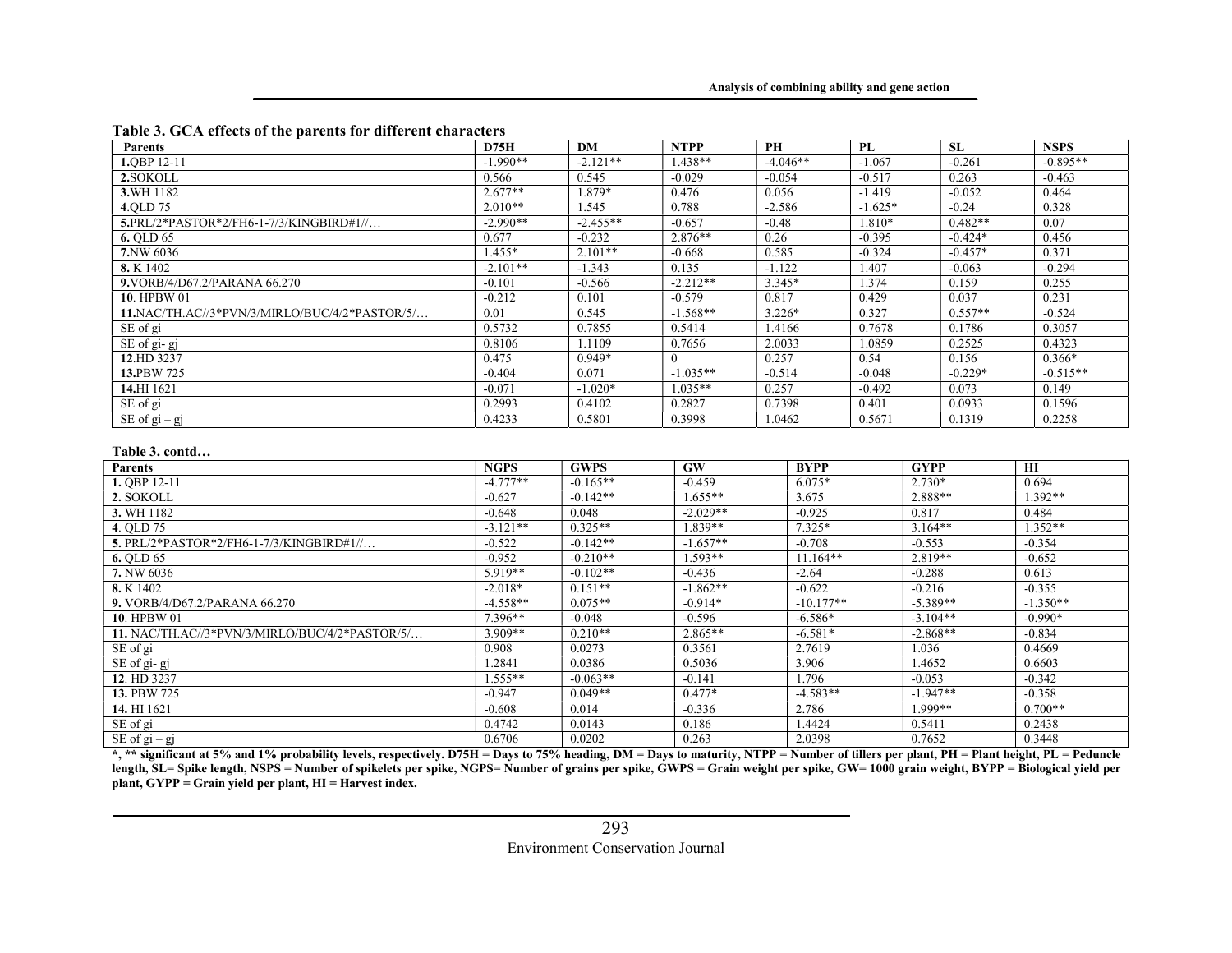## Table 4: General and specific combining ability variances

| <b>SN</b>      | <b>Characters</b>              | $\sigma_{GCA}^2$ | $\sigma_{SCA}^2$ | $\sigma_{GCA}^2/\sigma_{SCA}^2$ | Degree of dominance<br>$(\underline{H}/D)^{1/2}$ |
|----------------|--------------------------------|------------------|------------------|---------------------------------|--------------------------------------------------|
|                | Days to 75% heading            | $0.6881**$       | $0.9941*$        | 0.692                           | 0.8499                                           |
| $\overline{2}$ | Days to maturity               | $1.0072**$       | $2.4372**$       | 0.413                           | 1.0999                                           |
| 3              | Number of tillers per plant    | $1.1395**$       | $2.7224**$       | 0.418                           | 1.0929                                           |
| 4              | Plant height (cm)              | 0.308            | 2.9574           | 0.104                           | 2.1912                                           |
| 5              | Peduncle length (cm)           | 0.252            | 0.718            | 0.351                           | 1.192                                            |
| 6              | Spike length (cm)              | 0.043            | 0.098            | 0.439                           | 1.06                                             |
| $\tau$         | Number of spikelets per spike  | 0.172            | 0.093            | 1.849                           | 0.521                                            |
| 8              | Number of grains per spike     | 4.618            | 25.691           | 0.180                           | 1.668                                            |
| 9              | Grain weight per spike (g)     | 0.009            | 0.038            | 0.237                           | 1.47                                             |
| 10             | 1000 grain weight (g)          | 0.704            | 8.271            | 0.085                           | 2.423                                            |
| 11             | Biological yield per plant (g) | 18.463           | 98.796           | 0.187                           | 1.636                                            |
| 12             | Grain yield per plant (g)      | 4.352            | 25.732           | 0.169                           | 1.719                                            |
| 13             | Harvest Index $(\% )$          | 0.389            | 4.281            | 0.091                           | 2.347                                            |

#### Table 5: Parental lines and crosses with highest GCA and SCA effects for different characters

| <b>SN</b> | <b>Characters</b>              | Best general combiner                             | Best specific combiner                        |
|-----------|--------------------------------|---------------------------------------------------|-----------------------------------------------|
|           | Days to 75% heading            | PRL/2*PASTOR*2//FH6-1-7/3/KINGBIRD#1//(-2.990)    | VORB/4/D67.2/PARANA66.270 x PBW 725 (-2.929)  |
| 2         | Days to maturity               | PRL/2*PASTOR*2//FH6-1-7/3/KINGBIRD#1// (-2.455)   | VORB/4/D67.2/PARANA66.270 x PBW 725 (-4.404)  |
|           | Number of tillers per plant    | OLD 65 (2.876)                                    | HPBW 01 x HI 1621 (3.009)                     |
| 4         | Plant height (cm)              | QBP 12-11 (-4.046)                                | VORB/4/D67.2/PARANA 66.270 x PBW 725 (-4.255) |
|           | Peduncle length (cm)           | PRL/2*PASTOR*2//FH6-1-7/3/KINGBIRD#1// (1.810)    | VORB/4/D67.2/PARANA 66.270 x HI 1621 (3.26)   |
| 6         | Spike length (cm)              | NAC/TH.AC//3*PVN/3/MIRLO/BUC/4/2*PASTOR/5/(0.557) | OBP 12-11 X HD 3237 (0.614)                   |
|           | Number of spikelets per spike  | HD 3237 (0.366)                                   | HPBW 01 x PBW 725 (1.229)                     |
| 8         | Number of grains per spike     | HPBW 01 (7.396)                                   | OLD 75 X HI1621 (8.289)                       |
| 9         | Grain weight per spike (g)     | OLD 75 (0.325)                                    | K 1402 x HD 3237 (0.392)                      |
| 10        | 1000 grain weight $(g)$        | NAC/TH.AC//3*PVN/3/MIRLO/BUC/4/2*PASTOR/5/(2.865) | VORB/4/D67.2/PARANA 66.270 x HI 1621 (5.464)  |
| 11        | Biological yield per plant (g) | QLD 65 (11.164)                                   | NAC/TH.AC//3*PVN/3/MIRLO/BUC/4/2*PASTOR/5/    |
|           |                                |                                                   | x HD 3237 (18.054)                            |
| 12        | Grain yield per plant (g)      | QLD 75 (3.164)                                    | NAC/TH.AC//3*PVN/3/MIRLO/BUC/4/2*PASTOR/5/x   |
|           |                                |                                                   | HD 3237 (9.237)                               |
| 13        | Harvest Index $(\% )$          | SOKOLL (1.392)                                    | OLD 75 x HI1621 (2.806)                       |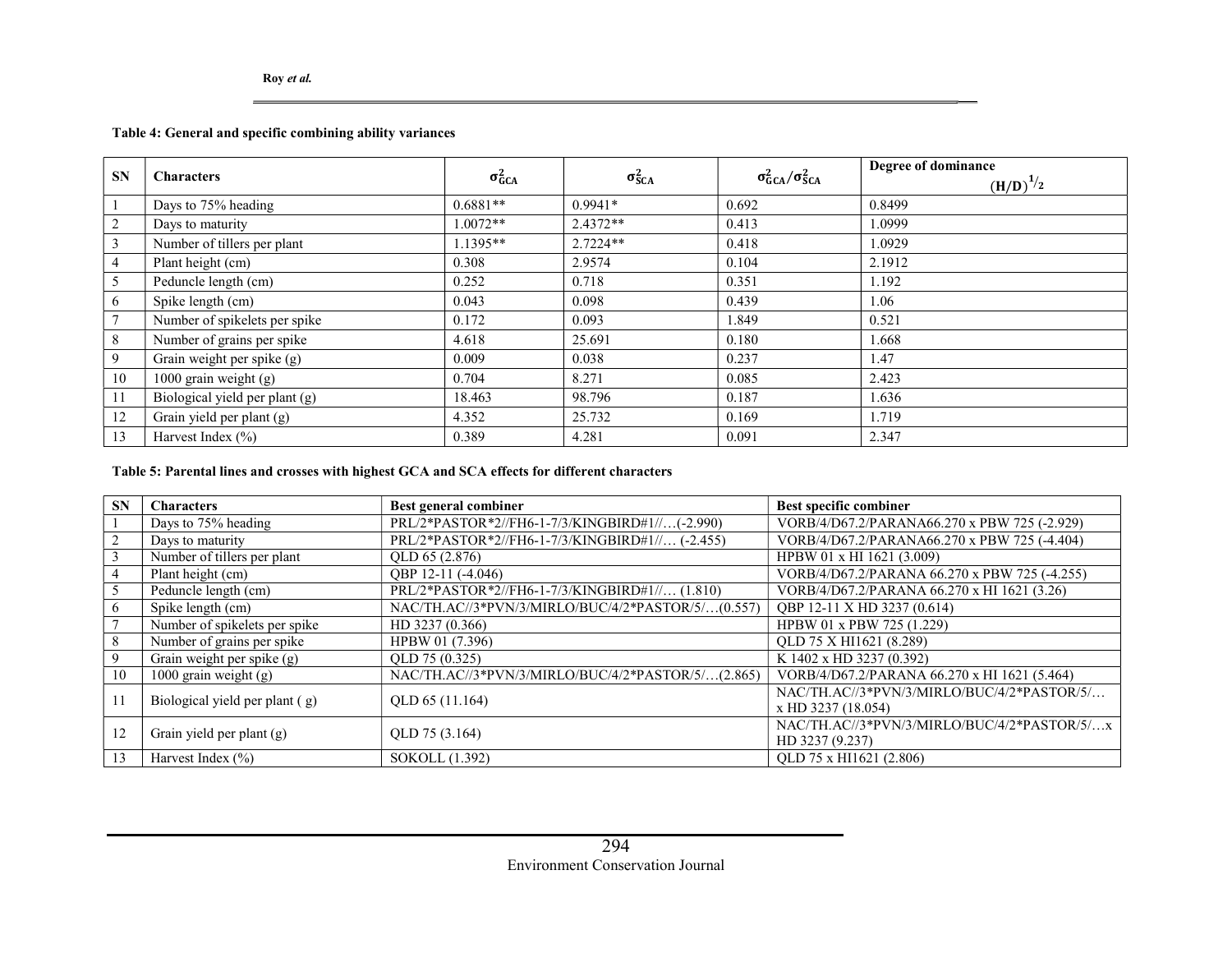#### Table 6: SCA effects of crosses for different characters

| <b>Crosses</b>                                       | D75H       | DM         | <b>NTPP</b> | PH        | PL       | <b>SL</b>  | <b>NSPS</b> |
|------------------------------------------------------|------------|------------|-------------|-----------|----------|------------|-------------|
| OBP 12-11 X HD3237                                   | 0.414      | $-2.061$   | $-1.472$    | $-2.231$  | 0.009    | 0.614      | $-0.295$    |
| OBP 12-11 x PBW725                                   | $-0.374$   | $3.152*$   | 0.662       | 1.4       | $-0.56$  | 0.276      | 0.58        |
| OBP 12-11 X HI1621                                   | $-0.04$    | $-1.091$   | 0.809       | 0.832     | 0.551    | $-0.889**$ | $-0.285$    |
| SOKOLL X HD3237                                      | $-0.141$   | $-1.061$   | 1.062       | 0.282     | 0.37     | $-0.15$    | 0.755       |
| <b>SOKOLL X PBW725</b>                               | $-0.596$   | $-0.848$   | $-1.538$    | $-2.603$  | $-0.322$ | $-0.324$   | $-0.509$    |
| SOKOLL X HI1621                                      | 0.737      | 1.909      | 0.476       | 2.321     | $-0.048$ | 0.474      | $-0.245$    |
| WH1182 X HD3237                                      | $-0.586$   | $-1.394$   | $-2.144*$   | 0.203     | $-0.962$ | $-0.179$   | $-0.287$    |
| WH1182 XPBW725                                       | 0.96       | 0.818      | 0.89        | 3.171     | 0.259    | $-0.293$   | $-0.126$    |
| WH1182 X HI1621                                      | $-0.374$   | 0.576      | 1.254       | $-3.374$  | 0.703    | 0.472      | 0.413       |
| QLD75 X HD3237                                       | 0.747      | 0.273      | $-0.555$    | $-3.4$    | $-0.322$ | $-0.057$   | $-0.076$    |
| QLD75 X PBW725                                       | $-1.04$    | $-0.848$   | 1.979*      | 0.006     | $-1.785$ | $-0.088$   | $-0.31$     |
| <b>OLD75 X HI1621</b>                                | 0.293      | 0.576      | $-1.424$    | 3.393     | 2.106    | 0.145      | 0.386       |
| PRL/2*PASTOR*2//FH6-1-7/3/KINGBIRD#1// X HD3237      | $-0.253$   | 1.939      | $-0.444$    | 0.752     | $-0.816$ | 0.188      | 0.078       |
| PRL/2*PASTOR*2//FH6-1-7/3/KINGBIRD#1// X PBW725      | $-0.04$    | $-1.515$   | $-0.91$     | $-0.431$  | 1.125    | 0.007      | $-0.076$    |
| PRL/2*PASTOR*2//FH6-1-7/3/KINGBIRD#1// X HI1621      | 0.293      | $-0.424$   | 1.354       | $-0.321$  | $-0.309$ | $-0.195$   | $-0.002$    |
| QLD65 X HD3237                                       | 0.414      | 1.051      | $-0.144$    | 1.102     | 1.225    | $-0.006$   | 0.73        |
| OLD65 X PBW725                                       | 0.293      | 0.263      | $-1.51$     | 1.684     | 0.962    | $-0.171$   | $-0.522$    |
| <b>OLD65 X HI1621</b>                                | $-0.707$   | $-1.313$   | 1.654       | $-2.786$  | $-2.187$ | 0.177      | $-0.208$    |
| NW6036 X HD3237                                      | $-1.697$   | 0.051      | 2.834**     | 1.804     | $-0.007$ | 0.077      | $-0.728$    |
| NW6036 X PBW725                                      | 0.515      | 0.929      | 0.535       | 1.317     | 1.78     | 0.046      | 0.103       |
| NW6036 X HI1621                                      | 1.182      | $-0.98$    | $-3.368**$  | $-3.121$  | $-1.774$ | $-0.123$   | 0.625       |
| K1402 X HD3237                                       | $-1.808$   | $-0.505$   | 0.874       | 1.4       | 1.273    | $-0.15$    | $-0.286$    |
| K1402 X PBW725                                       | 1.737      | 1.04       | 0.465       | 0.826     | 0.817    | $-0.131$   | $-0.387$    |
| K1402 X HI1621                                       | 0.071      | $-0.535$   | $-1.338$    | $-2.226$  | $-2.089$ | 0.282      | 0.673       |
| VORB/4/D67.2/PARANA 66.270 X HD3237                  | $2.525*$   | $3.717**$  | $-0.055$    | $-2.439$  | $-0.968$ | 0.027      | 0.228       |
| VORB/4/D67.2/PARANA 66.270 X PBW725                  | $-2.929**$ | $-4.404**$ | 0.812       | $-4.255$  | $-2.292$ | $-0.121$   | $-0.313$    |
| VORB/4/D67.2/PARANA 66.270 X HI1621                  | 0.404      | 0.687      | $-0.757$    | $6.694**$ | $3.260*$ | 0.094      | 0.085       |
| HPBW01 X HD3237                                      | 1.303      | 0.051      | $-1.855$    | 0.572     | 0.108    | $-0.684*$  | $-0.161$    |
| HPBW01 X PBW725                                      | 0.848      | 1.596      | $-1.154$    | 0.91      | $-0.38$  | 0.351      | $1.229*$    |
| HPBW01 X HI1621                                      | $-2.152*$  | $-1.646$   | $3.009**$   | $-1.482$  | 0.272    | 0.333      | $-1.068*$   |
| NAC/TH.AC//3*PVN/3/MIRLO/BUC/4/2*PASTOR/5/ X HD 3237 | $-0.919$   | $-2.061$   | 1.900*      | 1.954     | 0.089    | 0.321      | 0.042       |
| NAC/TH.AC//3*PVN/3/MIRLO/BUC/4/2*PASTOR/5/ X PBW725  | 0.626      | $-0.182$   | $-0.232$    | $-2.025$  | 0.397    | 0.449      | 0.331       |
| NAC/TH.AC//3*PVN/3/MIRLO/BUC/4/2*PASTOR/5/ X HI1621  | 0.293      | 2.242      | $-1.668$    | 0.071     | $-0.486$ | $-0.770*$  | $-0.373$    |
| CD95%SCA                                             | 1.983      | 2.718      | 1.873       | 4.902     | 2.657    | 0.618      | 1.058       |
| SE of SCA                                            | 0.9928     | 1.3605     | 0.9377      | 2.4536    | 0.3093   | 0.5294     | 4.7838      |
| $SE(s_{II} - s_{kl})$                                | 1.404      | 1.9241     | 1.3261      | 3.4699    | 0.4374   | 0.7488     | 6.7654      |
| $SE(s_{II} - s_{ik})$                                | 2.8081     | 3.8482     | 2.6522      | 6.9398    | 0.8748   | 1.4975     | 13.5307     |

295

Environment Conservation Journal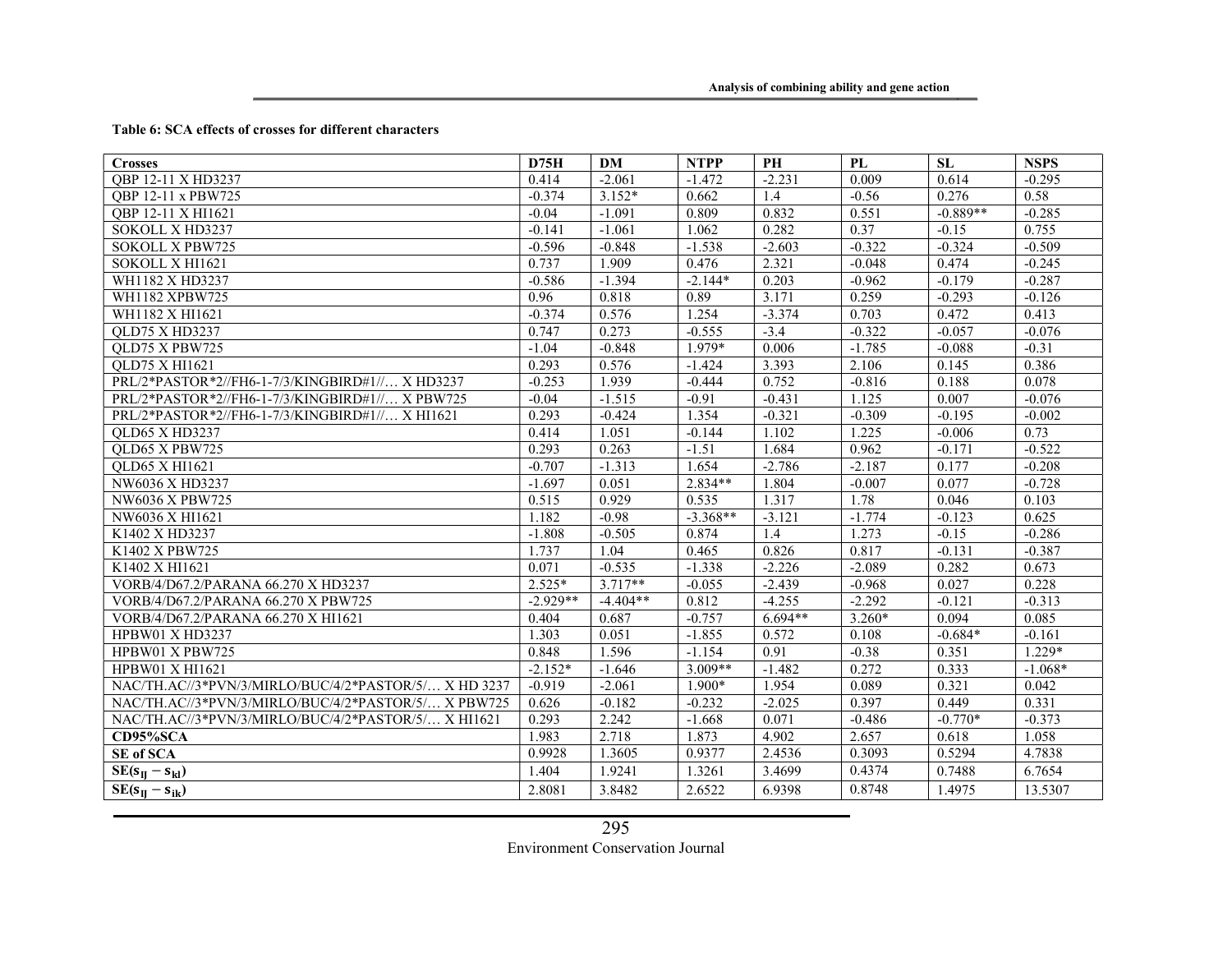Table 6 contd… Crosses and the contract of the contract of the contract of the contract of the contract of the contract of the contract of the contract of the contract of the contract of the contract of the contract of the contract of th QBP 12-11 X HD3237 2.096\*  $\begin{vmatrix} -4.483** & -0.083 & 2.689** & -0.8 \end{vmatrix}$  -0.8  $\begin{vmatrix} -8.969 & 2.096* & -8.969 \end{vmatrix}$ QBP 12-11 x PBW725 3.976\* 0.192\*\* -2.270\*\* -2.22 1.994 -2.596\*\* QBP 12-11 X HI1621 0.507 -0.109\* -0.419 3.02 6.975 0.5 SOKOLL X HD3237 2.331 4.831 0.314 SOKOLL X PBW725 5.603\*\* -0.158\*\* -2.181\*\* -7.095\*\* -9.740\* -2.907\*\* SOKOLL X HI1621 -7.003\*\* | -0.057 | -0.891 | 4.763\* | 4.908 | 2.592\*\* WH1182 X HD3237 2.746  $\begin{vmatrix} 2.746 & -0.162^{**} & -0.021 & -7.250^{**} \end{vmatrix}$   $\begin{vmatrix} -10.152^{*} & -3.358^{**} \end{vmatrix}$ WH1182 XPBW725  $\begin{vmatrix} -1.203 & 0.076 & 2.057** & 4.763* & 8.177 \end{vmatrix}$  2.251\*\* WH1182 X HI1621 **1.975** 1.107 QLD75 X HD3237 -2.412\*\* -2.202\*\* -2.719 -0.202\*\* -1.464\* -4.907\*\* -1.785 -2.412\*\* QLD75 X PBW 725 -5.570\*\* 0.001 1.001 3.871\* 10.010\* -0.394 QLD75 X HI1621 2.806\*\*  $8.289**$   $0.201**$  0.463 1.037  $-8.225$  2.806\*\* PRL/2\*PASTOR\*2//FH6-1-7/3/KINGBIRD#1//… X HD3237  $\begin{vmatrix} -1.03 & 0.028 & -3.223^{**} & -2.943 & -9.335 & 0.053 \end{vmatrix}$ PRL/2\*PASTOR\*2//FH6-1-7/3/KINGBIRD#1//… X PBW725 -1.188 -0.181\*\* 2.865\*\* -1.324 -6.323 0.839 PRL/2\*PASTOR\*2//FH6-1-7/3/KINGBIRD#1//… X HI1621 2.218 0.152\*\* 0.358 4.267\* 15.658\*\* -0.785 QLD65 X HD3237  $\vert$  4.531\*\*  $\vert$  0.131\*\*  $\vert$  1.820\*\*  $\vert$  -1.706  $\vert$  -4.208  $\vert$  -0.57 QLD65 X PBW725 1.527  $\begin{vmatrix} -0.412 & -0.073 & 0.445 \end{vmatrix}$   $\begin{vmatrix} 0.445 & 2.294 \end{vmatrix}$  2.294 1.755 1.527 QLD65 X HI1621  $-0.957$   $-1.118*$   $-0.057$   $-2.265**$   $-0.588$   $2.453$   $-0.957$ NW6036 X HD3237 -6.476\*\*  $\begin{vmatrix} -6.476** & -0.250** \end{vmatrix}$   $\begin{vmatrix} 4.114** & 5.707** \end{vmatrix}$   $\begin{vmatrix} 16.993** & -0.307 \end{vmatrix}$ NW6036 X PBW725  $\begin{vmatrix} -0.558 & 0.056 \end{vmatrix}$   $-0.558$   $\begin{vmatrix} 0.056 & -3.316** & 1.354 \end{vmatrix}$   $-0.208$  1.275 NW6036 X HI1621 7.034\*\* 0.195\*\* -0.798 -7.061\*\* -16.785\*\* -0.969 K1402 X HD3237 0.586 0.392\*\* -1.234\* 4.175\* 2.611 2.140\* K1402 X PBW725  $\begin{vmatrix} .6.567^{**} & -0.077 & 2.000^{**} & -0.744 & 2.45 \end{vmatrix}$  -1.18  $K1402 \text{ X H}11621$   $-0.96$   $-0.315**$   $-0.315**$   $-0.766$   $-3.431$   $-5.062$   $-0.96$ VORB/4/D67.2/PARANA 66.270 X HD3237 5.425\*\* -0.089 -2.739\*\* 0.425 1.45 0.781 VORB/4/D67.2/PARANA 66.270 X PBW725 -1.603 0.248\*\* 2.725\*\* 2.841 1.663 1.588 VORB/4/D67.2/PARANA 66.270 X HI1621 -3.822\* -0.159\*\* 5.464\*\* -3.266 -3.113 -2.369\*\* HPBW01 X HD3237  $\begin{vmatrix} 0.998 & -0.019 & -2.811** \\ 0.998 & -0.019 & -2.811** \end{vmatrix}$  -4.270\*  $\begin{vmatrix} -9.491 & -1.295 \end{vmatrix}$ HPBW01 X PBW725 4.262\*\* 0.015 3.627\*\* -1.549 -3.845 -0.24 HPBW01 X HI1621 -5.260\*\* | 0.004 | -0.816 | 5.819\*\* | 13.336\*\* | 1.534 NAC/TH.AC//3\*PVN/3/MIRLO/BUC/4/2\*PASTOR/5/… X HD3237 -0.979 0.04 -0.202 9.237\*\* 18.054\*\* 2.663\*\* NAC/TH.AC//3\*PVN/3/MIRLO/BUC/4/2\*PASTOR/5/… X PBW725  $\begin{vmatrix} 3.260^* & -0.099^* & -1.504^* & -2.192 & -5.934 \end{vmatrix}$  -5.934 -0.165 NAC/TH.AC//3\*PVN/3/MIRLO/BUC/4/2\*PASTOR/5/… X HI1621 -2.281 0.06 1.706\*\* -7.045\*\* -12.120\* -2.499\*\* **CD95%SCA** 3.142  $\begin{array}{|l} \end{array}$  0.095 1.232 3.585 9.557 1.616 SE of SCA 2.5727 0.6168 1.7945 0.0473 0.8087 1.3299  $SE(s_{IJ} - s_{kl})$  2.2242 0.8723 2.5378 0.0669 1.1437 1.8808  $SE(s_{IJ} - s_{ik})$  3.7615 4.4484 1.7446 5.0756 0.1338 2.2874 3.7615

> Environment Conservation Journal 296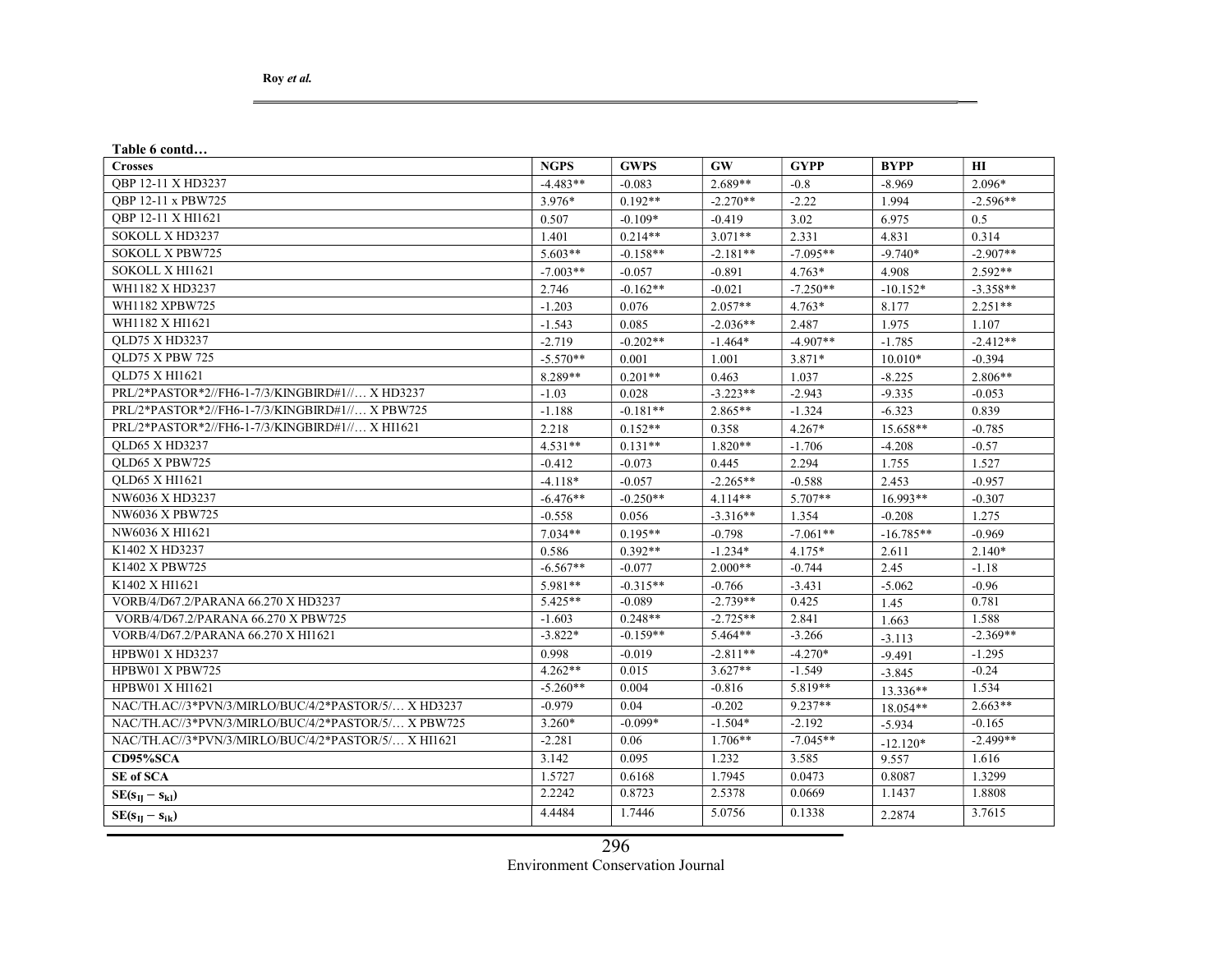lines QLD 75 (0.325) followed by K 1402 (0.151) exhibited significant positive GCA for the trait.

 In terms of SCA effects, values for the trait ranged between -0.315 to 0.392. Seventeen hybrids were observed to possess significant SCA effects. The cross combinations K 1402 x HD 3237 (0.392) and VORB/4/D67.2/PARANA66.270 x PBW 725 (0.248) expressed high significant positive SCA effects. effects for the trait.

## 1000 grain weight (g)

GCA effects for 1000 grain weight among the parental lines were varying from -2.029 to 2.865. Significant positive GCA effects were observed in the line

NAC/TH.AC//3\*PVN/3/MIRLO/BUC/4/2\*PASTO R/5/… (2.865) followed by QLD 75 (1.839).

 Whereas, SCA effects for the trait varied from - 3.316 to 5.464 among the crosses. Twenty-two exhibited significant SCA effects for the character. The highest significant positive SCA effects were observed in the hybrid VORB/4/D67.2/PARANA66.270 x HI 1621 (5.464) followed by NW 6036 x HD 3237 (4.114).

## Biological yield per plant (g)

GCA effects for the trait biological yield per plant ranged from -10.177 to 11.14. Seven parental lines expressed significant GCA effects for the trait. Parental lines QLD 65 (11.164) followed by QLD 75 (7.325) and QBP 12-11 (6.075) showed significant positive GCA for the trait.

For biological yield per plant SCA effects ranged from -16.785 to 18.054, Nine out of thirty-three F1s expressed significant SCA effects. The cross combination NAC/TH.AC// 3\*PVN/3/MIRLO/BUC/4/2\*PASTOR/5/… x HD 3237 (18.054) followed by NW 6036 X HD 3237 (16.993) exhibited high significant positive SCA effects for the trait.

## Grain yield per plant (g)

 GCA effects for grain yield per plant ranged from - 5.389 to 3.164. Five parental lines out of fourteen were observed with high significant positive GCA effects. The line QLD 75 (3.164), followed by SOKOLL (2.888), QLD 65 (2.819), QBP 12-11 (2.73) and HI 1621 (1.999) exhibited high significant positive GCA effects for the trait.

In terms of SCA effects the values for the trait observed between -7.250 to 9.237. Fourteen out of thirty-three crosses were observed to possess

significant SCA effects for the trait. The cross combination

NAC/TH.AC//3\*PVN/3/MIRLO/BUC/4/2\*PASTO R/5/… x HD 3237 (9.237), followed by HPBW 01 x HI 1621 (5.819), SOKOLL x HI 1621 (4.763), WH 1182 x PBW 725 (4.763) and QLD 75 x PBW 725 (3.781) exhibited significant positive SCA

## Harvest Index

 Parental lines varied in a range from -1.35 to 1.392 for the trait harvest index. Five parental lines showed significant GCA effects for the character. Lines SOKOLL (1.392) followed by QLD 75 (1.352) were observed to possess significant positive GCA for the trait.

SCA effects among the crosses ranged from -3.358 to 2.806 for harvest index. Twelve F1s showed significant SCA effects. The highest significant positive SCA effects were demonstrated by the cross QLD 75 x HI 1621 (2.806) followed by NAC/TH.AC//3\*PVN/3/

MIRLO/BUC/4/2\*PASTOR/5/… x HD 3237 (2.663). The results presented here are in accordance with earlier observations of Singh et al. (2013), Barot et al. (2014), Arya et al. (2018) and Patel et al. (2020).

The results highlighted from the present research investigation are in close confirmation with the earlier observations of Singh et al. (2013), Din et  $al.$  (2020) and Patel et al. (2020) for maturity traits; Kalhoro et al. (2015), Arya et al. (2018) and Patel et al. (2020) for tillers per plant, spikelets per spike, biological yield, spike length and grain yield per plant and Lohithaswa et al. (2014), Kalhoro et al. (2015) and Jatav *et al.* (2017) for harvest index  $(\%)$ , grains per spike and grain weight per spike.

# Conclusion

The present research investigation revealed that there is ample opportunity to exploit the genotypes in terms of combining ability. The parental lines VORB/4/D67.2/PARANA66.270,

NAC/TH.AC//3\*PVN/3/MIRLO/BUC/4/2\*PASTO R/5/…, PRL/2\*PASTOR\*2//FH6-1-7/3/ KINGBIRD#1//… and QBP 12-1 were observed to be the superior parents for most of the traits including grain yield based on overall performance along with GCA and are recommended for further utilization in the future breeding programmes. In